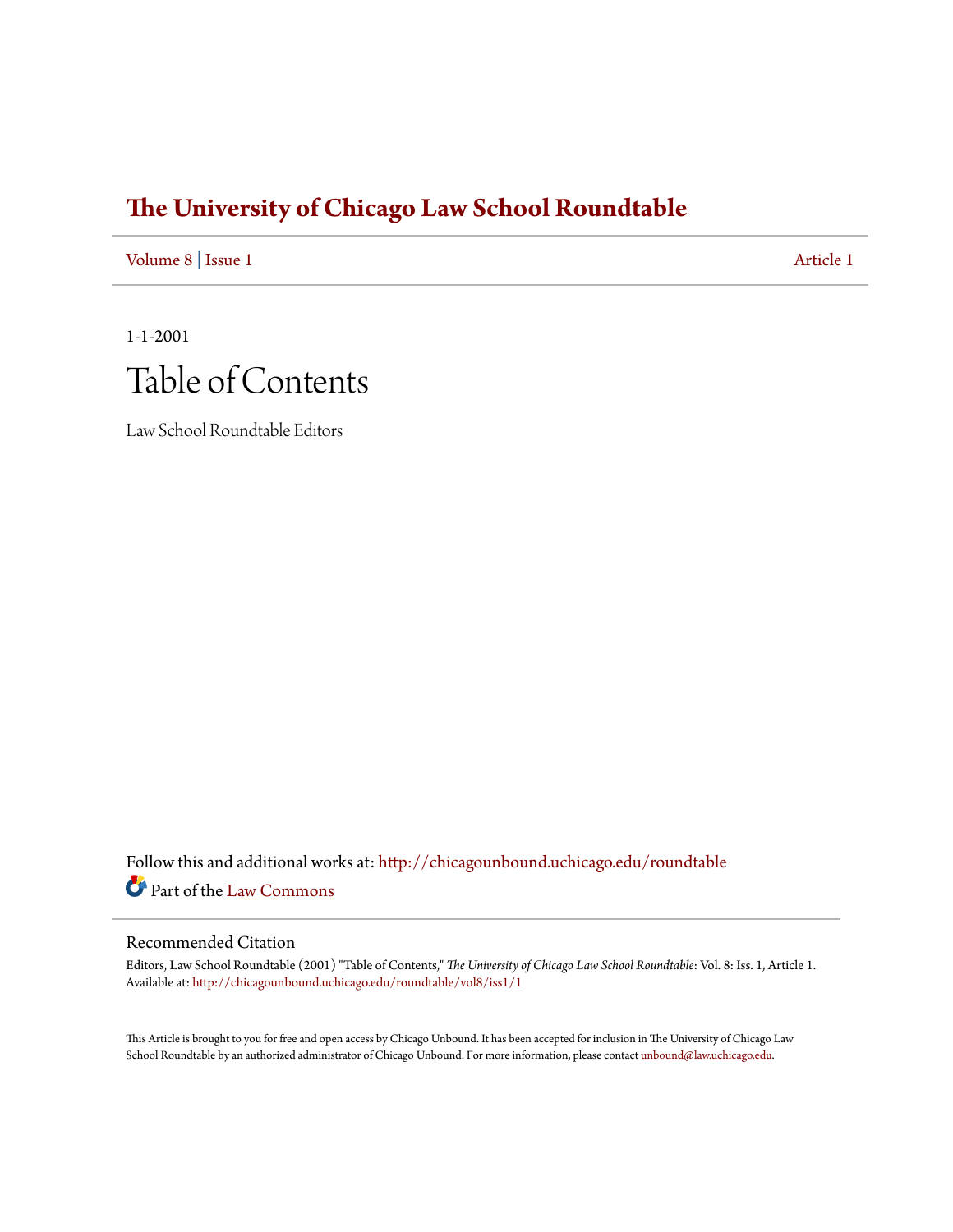*The University of Chicago Law School*



| <b>SYMPOSIUM TOPIC</b>                                                                |              |
|---------------------------------------------------------------------------------------|--------------|
| Legal Reasoning and Artificial Intelligence: How Computers "Think"                    |              |
| Like Lawyers                                                                          | $\mathbf{1}$ |
| KEVIN ASHLEY, KARL BRANTING, HOWARD MARGOLIS, CASS R. SUNSTEIN                        |              |
| Of Artificial Intelligence and Legal Reasoning<br><b>CASS R. SUNSTEIN</b>             | 29           |
| <b>ARTICLES</b>                                                                       |              |
| The Cult of Hostile Gender Climate: A Male Voice Preaches                             |              |
| Diversity to the Choir<br><b>DAN SUBOTNIK</b>                                         | 37           |
| Adolescent Decisional Autonomy for Medical Care: Physician                            |              |
| <b>Perceptions and Practices</b>                                                      | 87           |
| <b>RHONDA GAY HARTMAN</b>                                                             |              |
| The Road to the Bench: Not Even Good ( <i>subliminal</i> ) Intentions<br>LATEEF MTIMA | 135          |
| <b>COMMENTS</b>                                                                       |              |
| An Economic View of Campaign Finance Spending Under the First                         |              |
| Amendment                                                                             | 173          |
| <b>ETHAN FENN</b>                                                                     |              |
| Divergent Clockwork Oranges: The Juvenile Justice Systems of the                      |              |
| <b>United States and Great Britain</b>                                                | 189          |
| ERIN M. SAMOLIS                                                                       |              |
| <b>BOOK REVIEW</b>                                                                    |              |
| Giving Way: Martha Nussbaum and the Morality of Privation                             | 215          |
| <b>JOHN LEWIS</b>                                                                     |              |